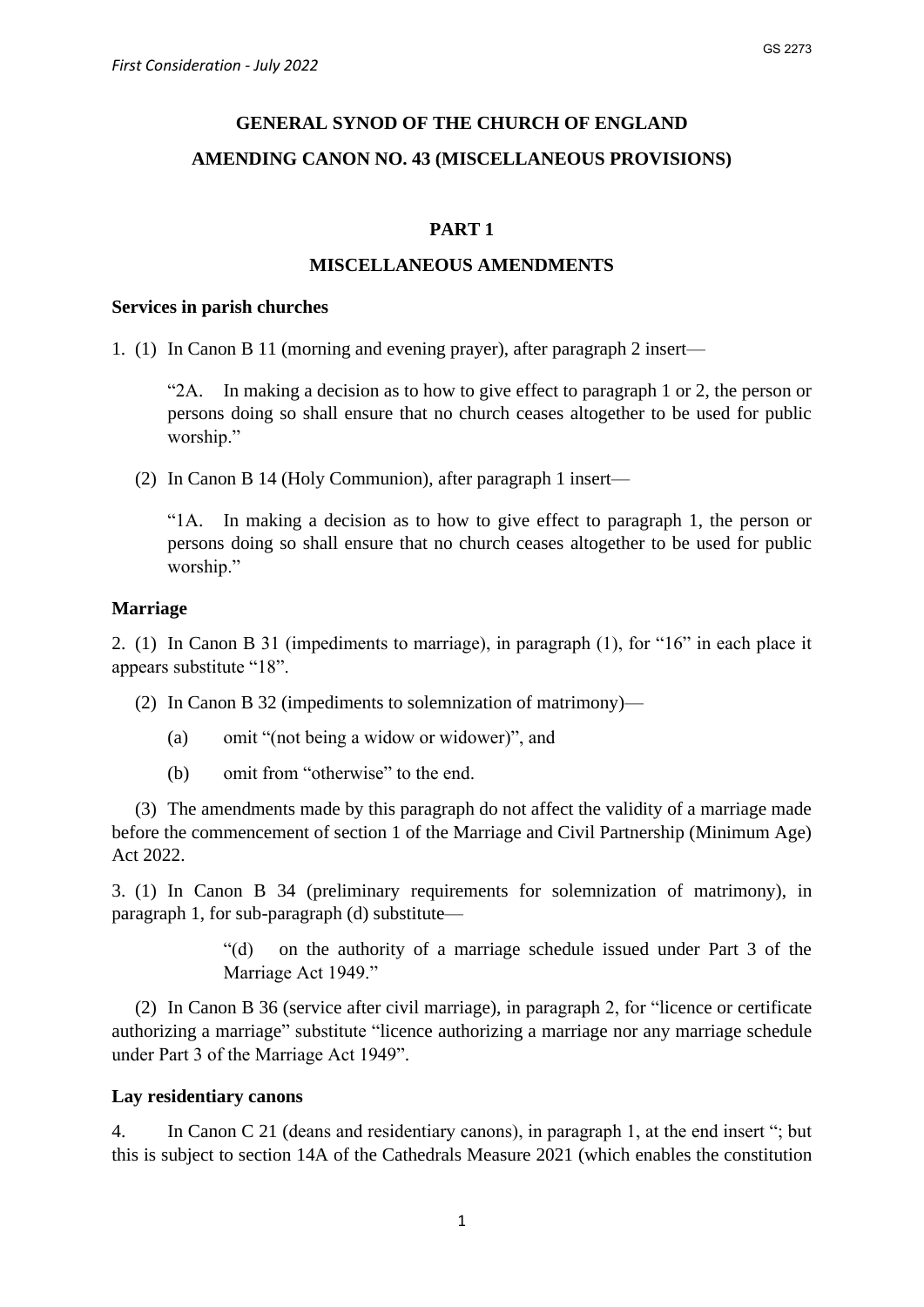of the Chapter of a cathedral to provide that a lay person may be appointed as a residentiary canon of that cathedral)".

#### **Rural deans**

5. (1) In Canon F 17 (keeping a record of property of churches), in paragraph 2, after "rural dean" insert "or some other deputy".

(2) In Canon F 18 (survey of churches), after "rural dean" insert "or some other deputy".

## **Ecclesiastical Courts**

6. In Canon G 4 (registrars), after paragraph 2 insert—

"2A. The qualifications for appointment as the deputy of such a registrar under section 29(1) or 31(1) of the Ecclesiastical Jurisdiction and Care of Churches Measure 2018 are the same as those for the appointment of such a registrar under paragraph 2; and the registrar making the appointment must be satisfied that the appointee is a communicant."

#### **Interpretation**

7. In Canon I (interpretation of the Canons), after paragraph 2 insert—

"3. A reference to a Canon includes a reference to an instrument made under a Canon."

# **PART 2**

## **UPDATING STATUTORY REFERENCES**

#### **Section B (divine service and the administration of the sacraments)**

- 8. (1) In Canon B 2 (approval of forms of service)—
	- (a) in paragraph 2B(2), for "Part 1 of the Cathedrals Measure 1999" substitute "the Cathedrals Measure 2021", and
	- (b) omit paragraph (3).
	- (2) In Canon B 42 (language of divine service)—
		- (a) in paragraph 4(2), for "Part 1 of the Cathedrals Measure 1999" substitute "the Cathedrals Measure 2021", and
		- (b) omit paragraph (3).

#### **Section C (ministers, their ordination, functions and charge)**

9. In Canon C 22 (archdeacons), in paragraph 5, for "the Inspection of Churches Measure 1955" substitute "sections 45 to 47 of the Ecclesiastical Jurisdiction and Care of Churches Measure 2018".